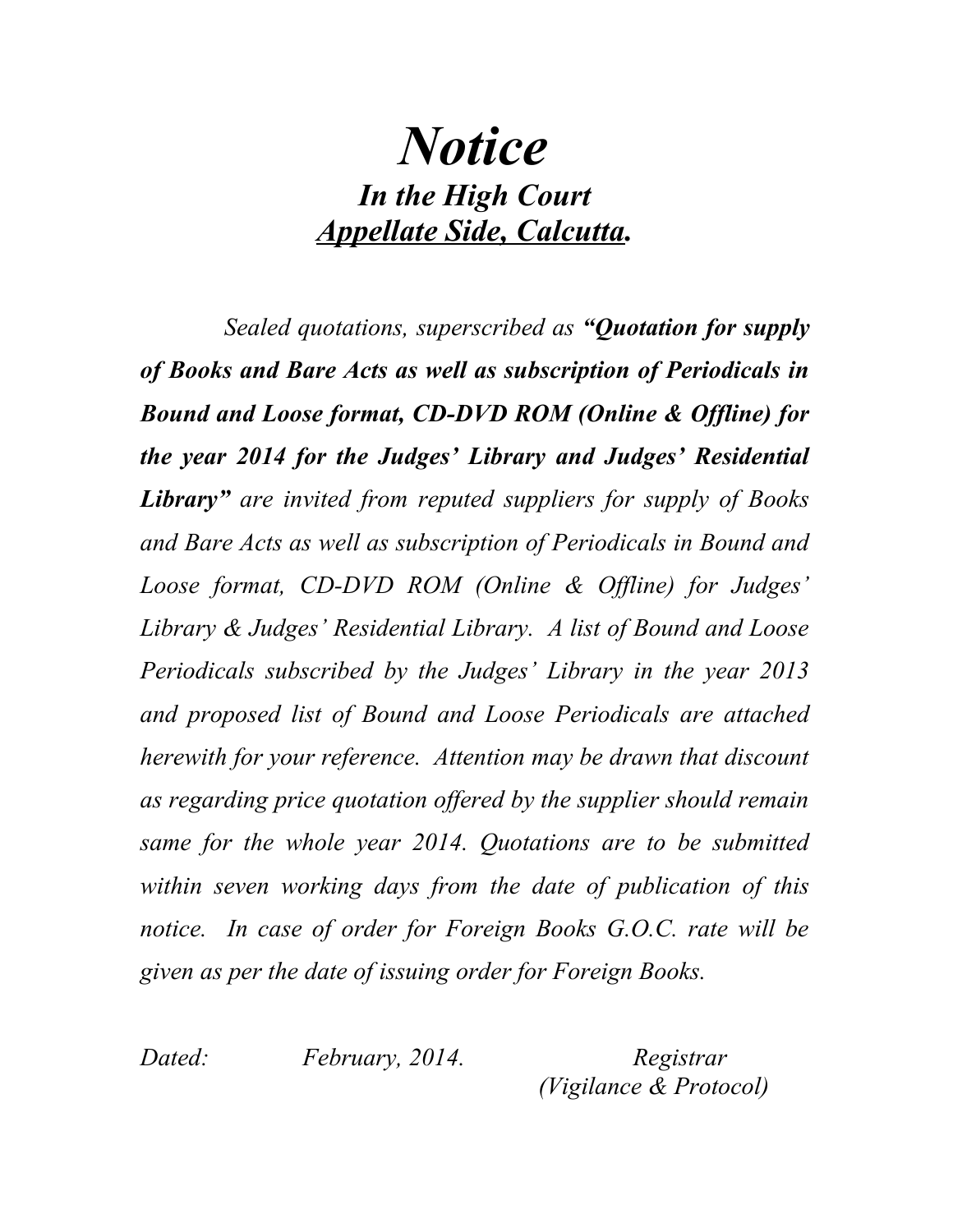|                | SUBSCRIBED LOOSE PART INDIAN PUBLICATION |  |
|----------------|------------------------------------------|--|
|                | <b>INDIAN PUBLICATION</b>                |  |
|                |                                          |  |
| SI.No          | <b>Title</b>                             |  |
| 1              | <b>Accident Claims Journal</b>           |  |
| 2              | <b>Acts of Parliament</b>                |  |
| 3              | All India Rent Control Journal           |  |
| 4              | Calcutta Criminal Law Reporter           |  |
| 5              | <b>Calcutta High Court Notes</b>         |  |
| 6              | Calcutta Law Journal                     |  |
| $\overline{7}$ | Calcutta Law Times                       |  |
| 8              | Calcutta Weekly Notes                    |  |
| 9              | <b>Central and West Bengal Statutes</b>  |  |
| 10             | <b>Company Cases</b>                     |  |
| 11             | Company Law Journal                      |  |
| 12             | <b>Competition Law Reports</b>           |  |
| 13             | Crimes                                   |  |
| 14             | <b>Current Indian Statutes</b>           |  |
| 15             | Energy Law Reports                       |  |
| 16             | Excise and Food Adulteration Report      |  |
| 17             | Income Tax Reports                       |  |
| 18             | Indian Factories and Labour Reports      |  |
| 19             | Indian Law Reports- Calcutta Series      |  |
| 20             | Judgements Today                         |  |
| 21             | Labour Law Journal                       |  |
| 22             | Madras Law Journal                       |  |
| 23             | Manupatra Intellectual Property Reports  |  |
| 24             | <b>NUJS Law Review</b>                   |  |
| 25             | Patent and Trade Mark Cases              |  |
| 26             | Supreme Court Cases                      |  |
| 27             | Supreme Court Cases (Criminal)           |  |
| 28             | Supreme Court Cases (Labour & Services)  |  |
| 29             | VAT and Service Tax Cases                |  |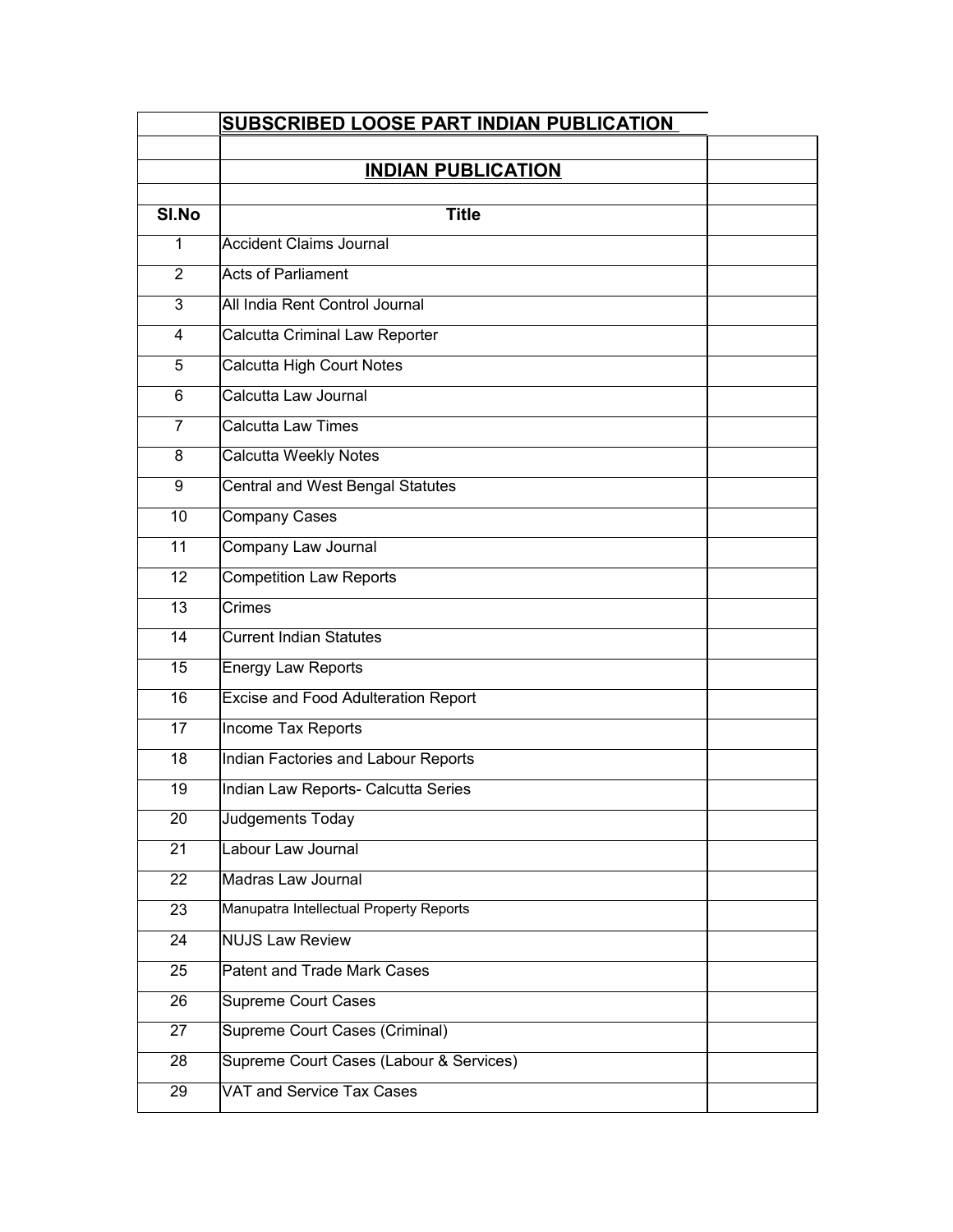| 30 | <b>West Bengal Acts and Notification</b> |  |
|----|------------------------------------------|--|
| 31 | <b>West Bengal Law Reporter</b>          |  |
| 32 | Allahabad Law Journal                    |  |
| 33 | Bombay High Court Reports                |  |
| 34 | Karnataka High Court Reports             |  |
| 35 | Jharkhand High Court Reports             |  |

|               | <b>FOREIGN PUBLICATION</b>                |  |
|---------------|-------------------------------------------|--|
|               |                                           |  |
| SI.No         | Title                                     |  |
|               | All England Law Reports                   |  |
| $\mathcal{P}$ | International & Comparative Law Quarterly |  |
| 3             | <b>Law Reports Statutes</b>               |  |

| Law Reports -             |
|---------------------------|
| a) Appeal Cases           |
| b) Queen's Bench          |
| c) Chancery & Family Div. |

| Tax Cases                 |  |
|---------------------------|--|
| <b>Weekly Law Reports</b> |  |

|       | <b>LOOSE PART GENERAL PERIODICALS</b><br>2013 |  |
|-------|-----------------------------------------------|--|
|       |                                               |  |
|       | <b>GENERAL PERIODICALS</b>                    |  |
|       |                                               |  |
| SI.No | <b>Title</b>                                  |  |
| 1     | Economic & Political Weekly                   |  |
| 2     | Heredity                                      |  |
| 3     | National Geographic                           |  |
| 4     | Nature                                        |  |
| 5     | Nature Genetics                               |  |
| 6     | Reader's Digest                               |  |
| 7     | Science                                       |  |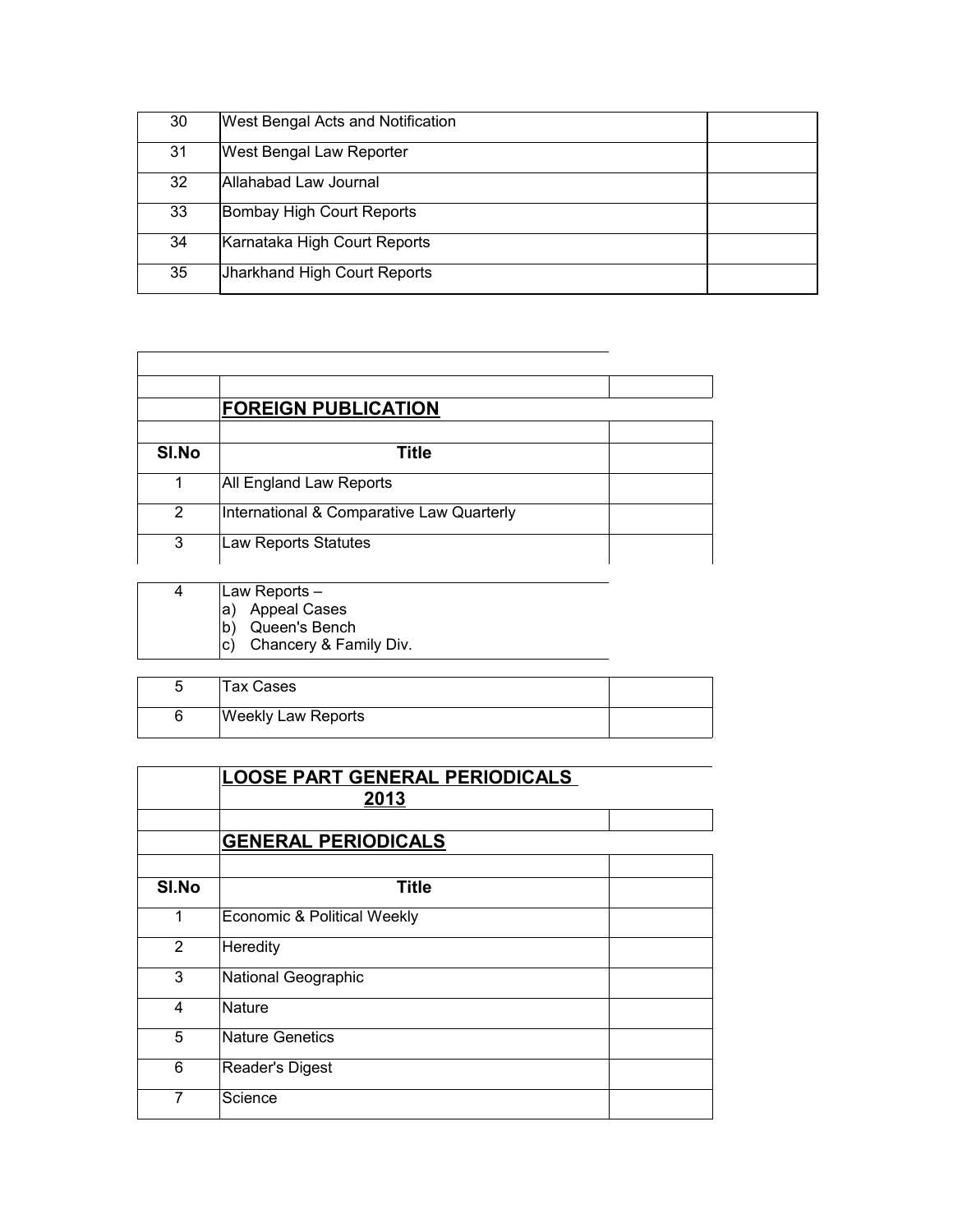|    | Scientific American (USA) |  |
|----|---------------------------|--|
|    | Time                      |  |
| 10 | The Economist             |  |

| <b>SUBSCRIBED BOUND</b>   |                             |  |
|---------------------------|-----------------------------|--|
| <b>PERIODICALS 2013</b>   |                             |  |
| <b>INDIAN PUBLICATION</b> |                             |  |
|                           |                             |  |
| S1 No.                    | <b>Title</b>                |  |
| 1                         | <b>Excise Law Times</b>     |  |
| $\overline{2}$            | Service Law Reporter        |  |
| 3                         | <b>Excise &amp; Customs</b> |  |
|                           | Reporter                    |  |
| 4                         | <b>Bombay Law Reporter</b>  |  |
| 5                         | <b>Cuttack Law Times</b>    |  |
| 6                         | <b>Kerala Law Times</b>     |  |
| $\overline{7}$            | <b>Arbitration Law</b>      |  |
|                           | Reporter                    |  |
| 8                         | Divorce & Matrimonial       |  |
|                           | Cases                       |  |
| 9                         | <b>Bank Commercial Law</b>  |  |
|                           | Reporter                    |  |
| 10                        | All India Cases             |  |
| 11                        | Maharashtra Law             |  |
|                           | Journal                     |  |
| 12                        | <b>Supreme Court Cases</b>  |  |
|                           |                             |  |

| <b>SUBSCRIBED BOUND PERIODICALS</b> |                                       |  |
|-------------------------------------|---------------------------------------|--|
| 2013                                |                                       |  |
| <b>FOREIGN PUBLICATION</b>          |                                       |  |
|                                     |                                       |  |
| S1 No.                              | <b>Title</b>                          |  |
|                                     | All England Law                       |  |
|                                     | Reports                               |  |
| 2                                   |                                       |  |
| 3                                   | <b>Law Quarterly</b><br><b>Review</b> |  |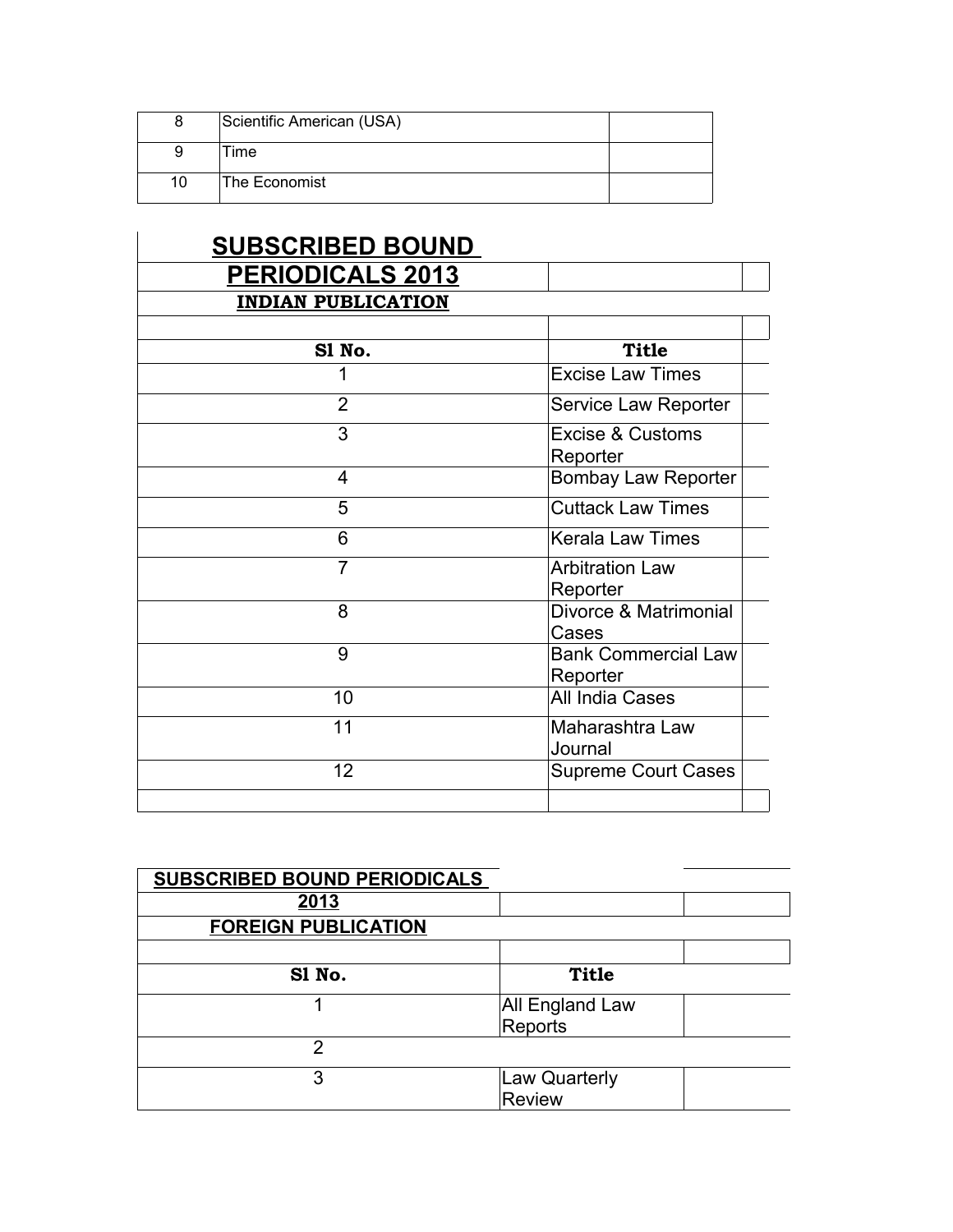|                                     | All England Law                                |  |
|-------------------------------------|------------------------------------------------|--|
|                                     | Reports (Commercial                            |  |
|                                     | Cases)                                         |  |
| 4                                   | Cambridge Law                                  |  |
|                                     | Journal                                        |  |
| 5                                   | Commonwealth Law                               |  |
|                                     | Reports                                        |  |
| 6                                   | <b>Harvard Law Review</b>                      |  |
| $\overline{7}$                      | Yale Law Journal                               |  |
| 8                                   | Lloyds Law Reports                             |  |
| 9                                   |                                                |  |
| 10                                  | International                                  |  |
|                                     | <b>Arbitration Law</b>                         |  |
|                                     | <b>Review</b>                                  |  |
| 11                                  | <b>Butterworth's Human</b>                     |  |
|                                     | <b>Right Cases</b>                             |  |
| 12                                  | <b>Butterworth's</b>                           |  |
|                                     | <b>Medico-legal Reports</b>                    |  |
| 13                                  | <b>Butterworth's</b>                           |  |
| 14                                  | <b>Company Law Cases</b><br>Law Reports of the |  |
|                                     | Commonwealth                                   |  |
| 15                                  | Law Reports                                    |  |
|                                     |                                                |  |
|                                     |                                                |  |
|                                     |                                                |  |
| <b>SUBSCRIBED CD-DVD ROM</b>        |                                                |  |
| <b>OFFLINE</b>                      |                                                |  |
|                                     |                                                |  |
| S1 No.                              | <b>Title</b>                                   |  |
| 1                                   | <b>SCC Online CD-</b>                          |  |
|                                     | ROM + LR & WLR                                 |  |
| $\overline{2}$                      | All India Reporter<br>(SC & HC)                |  |
| 3                                   | <b>Criminal Law Journal</b>                    |  |
|                                     |                                                |  |
| $\overline{4}$                      | Laws Premium<br><b>AWSC</b>                    |  |
|                                     |                                                |  |
|                                     |                                                |  |
|                                     |                                                |  |
| <b>SUBSCRIBED CD-DVD ROM ONLINE</b> |                                                |  |
|                                     |                                                |  |
|                                     |                                                |  |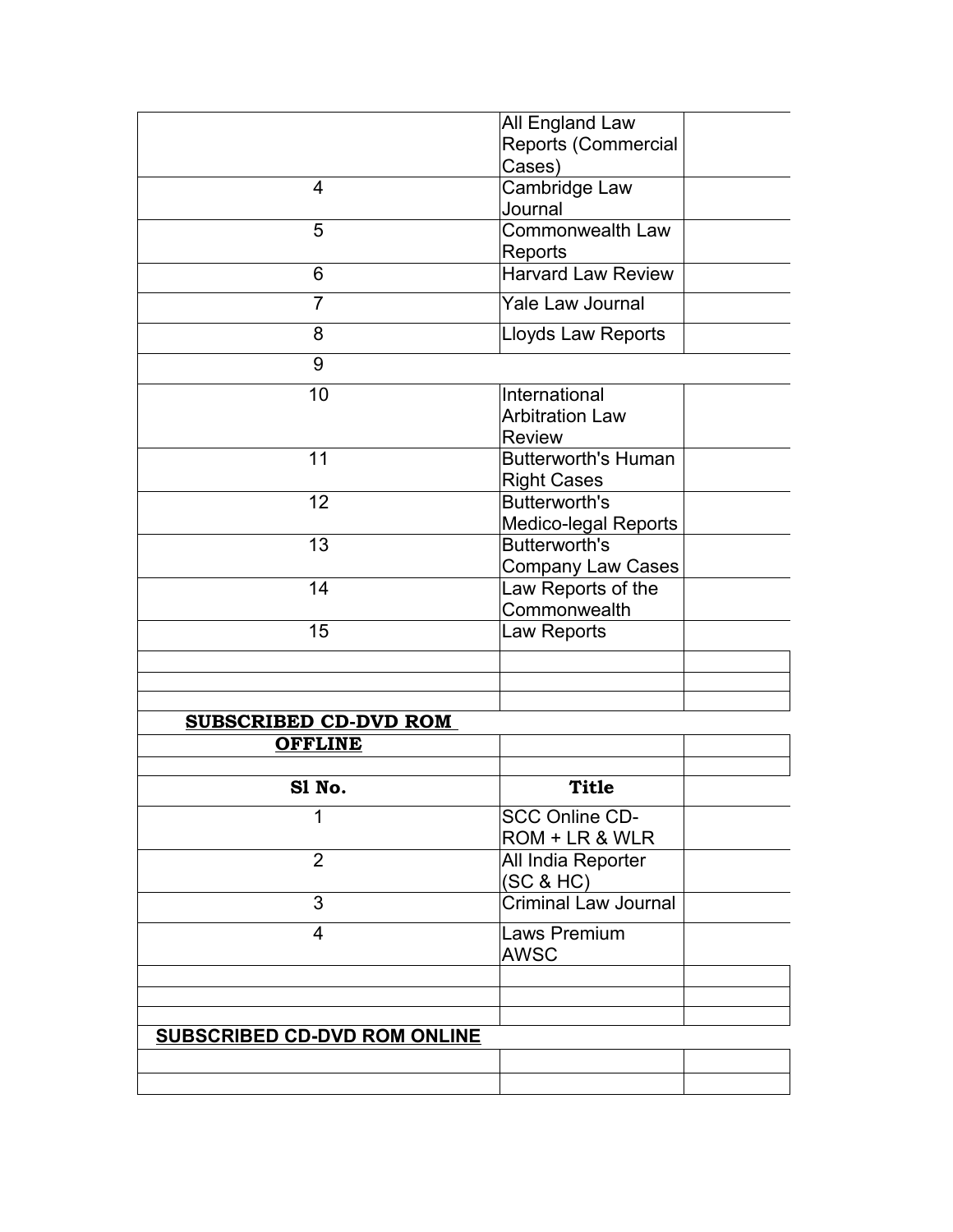| Manupatra |  |
|-----------|--|
|           |  |

| <b>PROPOSED BOUND INDIAN</b> |                                           |
|------------------------------|-------------------------------------------|
| <b>PERIODICALS</b>           |                                           |
|                              |                                           |
| <b>SL No</b>                 | <b>Title</b>                              |
| 1                            | <b>Judgements Today</b>                   |
| $\overline{2}$               | Supreme Laws Today                        |
| 3                            | Accident and<br><b>Compensation Cases</b> |
| 4                            | <b>Consumer Protection</b><br>Judgements  |
| 5                            | All India Service Law<br>Journal          |
| 6                            | <b>Revenue Decisions</b>                  |

| <b>Proposed Indian Publication</b> |                               |
|------------------------------------|-------------------------------|
| <b>Loose Part Periodical</b>       |                               |
|                                    |                               |
| SI.No                              | <b>Title</b>                  |
| 1                                  | Accident and                  |
|                                    | <b>Compensation Cases</b>     |
| $\overline{2}$                     | AIR (SC) Civil                |
| 3                                  | AIR (SC) Criminal             |
| 4                                  | AIR Accident Claims &         |
|                                    | <b>Compensation Cases</b>     |
| 5                                  | <b>AIR Cheque Dishonour</b>   |
|                                    | Reports                       |
| 6                                  | All India Criminal Law        |
|                                    | Reporter                      |
| $\overline{7}$                     | All India Services Law        |
|                                    | Journal                       |
| 8                                  | <b>Allahabad Law Reports</b>  |
| 9                                  | <b>Allahabad Weekly Cases</b> |
| 10                                 | Andhra Law Times (2014)       |
| 11                                 | <b>Banker's Journal</b>       |
| 12                                 | <b>Banking Cases</b>          |
| 13                                 | <b>Bombay Cases Reporter</b>  |
| 14                                 | <b>Business Law Reports</b>   |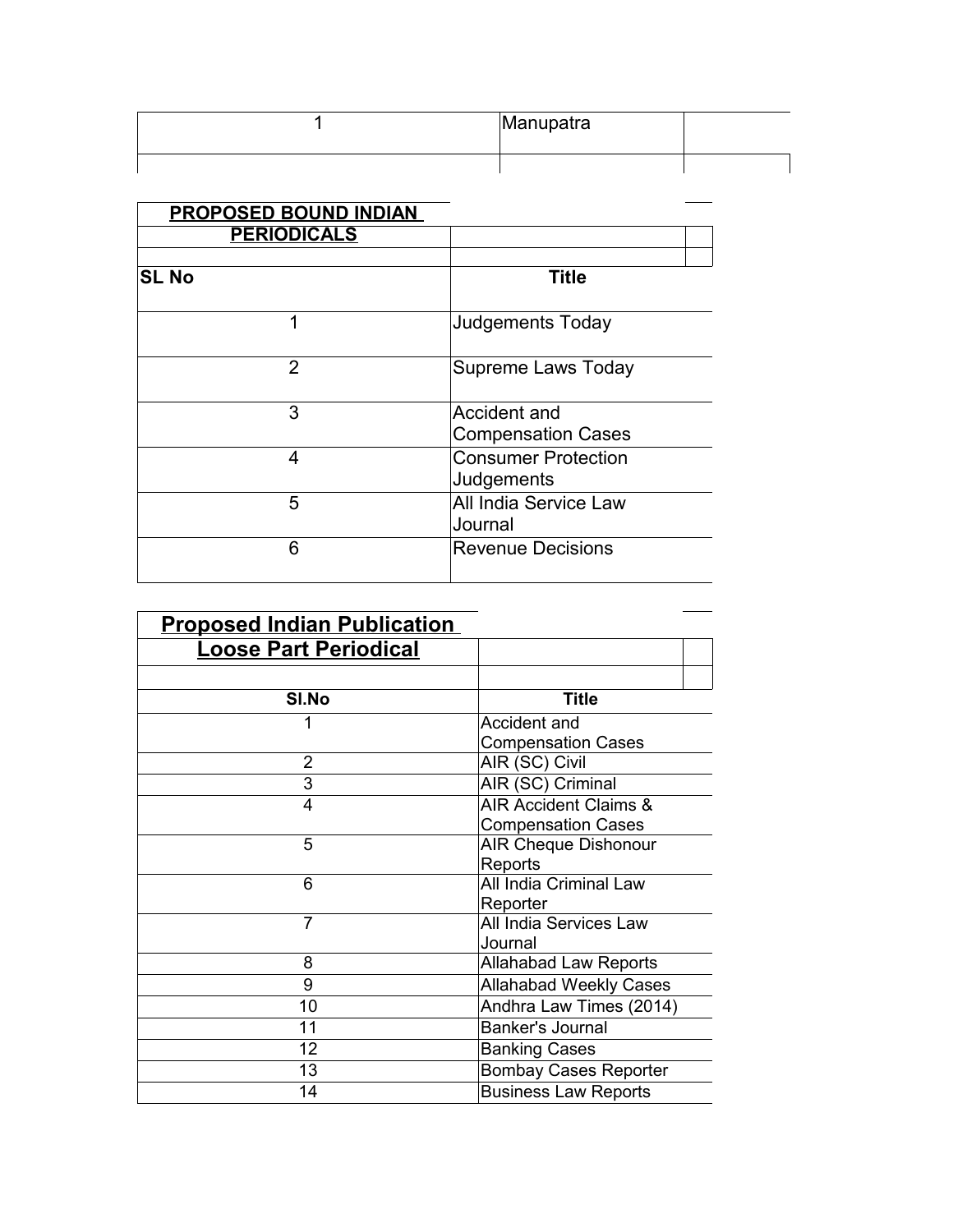| 15 | Complete Kerala High                            |
|----|-------------------------------------------------|
|    | <b>Court Cases</b>                              |
| 16 | <b>Corporate Professional</b>                   |
|    | Today (2014)                                    |
| 17 | Corporate Law Adviser                           |
|    | (2014)                                          |
| 18 | <b>Current Central</b>                          |
|    | Legislation                                     |
| 19 | <b>Consumer Protection</b>                      |
|    | Judgements                                      |
| 20 | <b>Consumer Protection</b>                      |
| 21 | Reporter<br><b>Current Civil Cases</b>          |
|    |                                                 |
| 22 |                                                 |
| 23 | <b>Direct Tax Laws</b>                          |
| 24 | <b>Education &amp; Service</b>                  |
|    | Cases)                                          |
| 25 | <b>FLAIR NEWS</b>                               |
| 26 | <b>Gujarat Law Reporter</b>                     |
| 27 | Gauhati Law Reports                             |
| 28 | <b>Gauhati Law Times</b>                        |
| 29 | GNLU Journal of Law,                            |
|    | <b>Development and Politics</b>                 |
| 30 | <b>GNLU Law Review</b>                          |
| 31 | Goods & Service Tax                             |
|    | Cases                                           |
| 32 | Goods & Service Tax                             |
|    | Reports                                         |
| 33 | <b>Income Tax Tribunal</b>                      |
| 34 | Decisions<br><b>Indian Civil Cases</b>          |
| 35 |                                                 |
|    | Indian Human Rights Law<br><b>Review (2014)</b> |
| 36 | <b>ITR's Tribunal Tax</b>                       |
|    | Reports                                         |
| 37 | Jabalpur Law Journal                            |
| 38 | Jharkhand Cases                                 |
|    | Reporter                                        |
| 39 | Kerala Law Academy Law                          |
|    | <b>Review</b>                                   |
| 40 | National Law School of                          |
|    | <b>India Review</b>                             |
| 41 | The Practical Lawyer                            |
| 42 | Punjab Law Reporter                             |
| 43 | <b>Rent Control Reporter</b>                    |
| 44 | Right to Information                            |
|    | Reporter                                        |
| 45 | <b>Supreme Court Cases</b>                      |
|    | (Civil)                                         |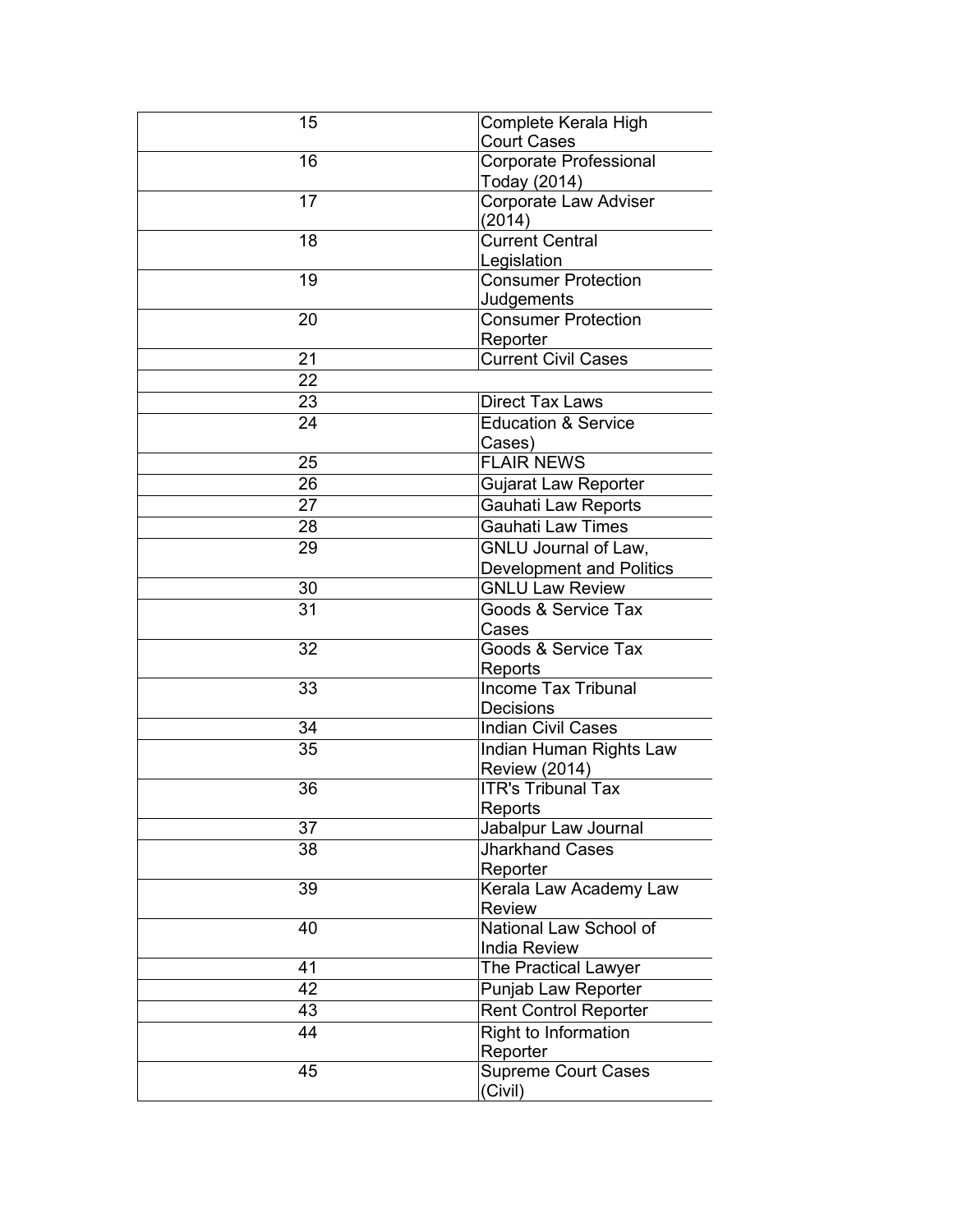| 46 | <b>SEBI &amp; Corporate Laws</b> |
|----|----------------------------------|
| 47 | Selected Orders of ITAT          |
| 48 | Supreme Court Journal            |
|    | (2014)                           |
| 49 | Supreme Today                    |
| 50 | Scale (2014)                     |
| 51 | Taxmann                          |

 $\frac{1}{2}$  and  $\frac{1}{2}$ 

| <b>List of International</b> |                                               |
|------------------------------|-----------------------------------------------|
| <b>Periodicals (Loose)</b>   |                                               |
| SI.No                        | <b>Title</b>                                  |
| 1                            | Arbitration International                     |
| $\overline{2}$               | Air and Space Law                             |
| 3                            | <b>British Tax Review</b>                     |
| $\overline{4}$               | The Business Law Reports - Indian             |
|                              | Reprint                                       |
| 5                            | <b>Business Law Review</b>                    |
| 6                            | <b>Computer &amp; Telecommunications Law</b>  |
|                              | <b>Review</b>                                 |
| $\overline{7}$               | <b>Criminal Appeal Reports</b>                |
| 8                            | <b>Criminal Law Review</b>                    |
| 9                            | <b>Common Market Law Review</b>               |
| 10                           | <b>EC Tax Review</b>                          |
| 11                           | <b>Entertainment Law Review</b>               |
| 12                           | <b>European Competition Law Review</b>        |
| 13                           | European Human Rights Law Review              |
| 14                           | European Human Rights Reports                 |
| 15                           | European Intellectual Property<br>Review      |
| 16                           | European Business Law Review                  |
| 17                           | European Company Law                          |
| 18                           | European Energy & Environmental<br>Law Review |
| 19                           | European Foreign Affairs Review               |
| 20                           | European Public Law                           |
| 21                           | European Review of Private Law                |
| 22                           | <b>Fleet Street Reports</b>                   |
| 23                           | <b>Global Trade and Customs Journal</b>       |
| 24                           |                                               |
| 25                           | <b>Intellectual Property Quarterly</b>        |
| 26                           | Journal of International Arbitration          |
| 27                           | Journal of World Trade                        |
| 28                           | Journal of Business Law                       |
| 29                           | Legal Issues of Economic Integration          |
| 30                           | <b>Public Law</b>                             |
| 31                           | <b>World Competition</b>                      |